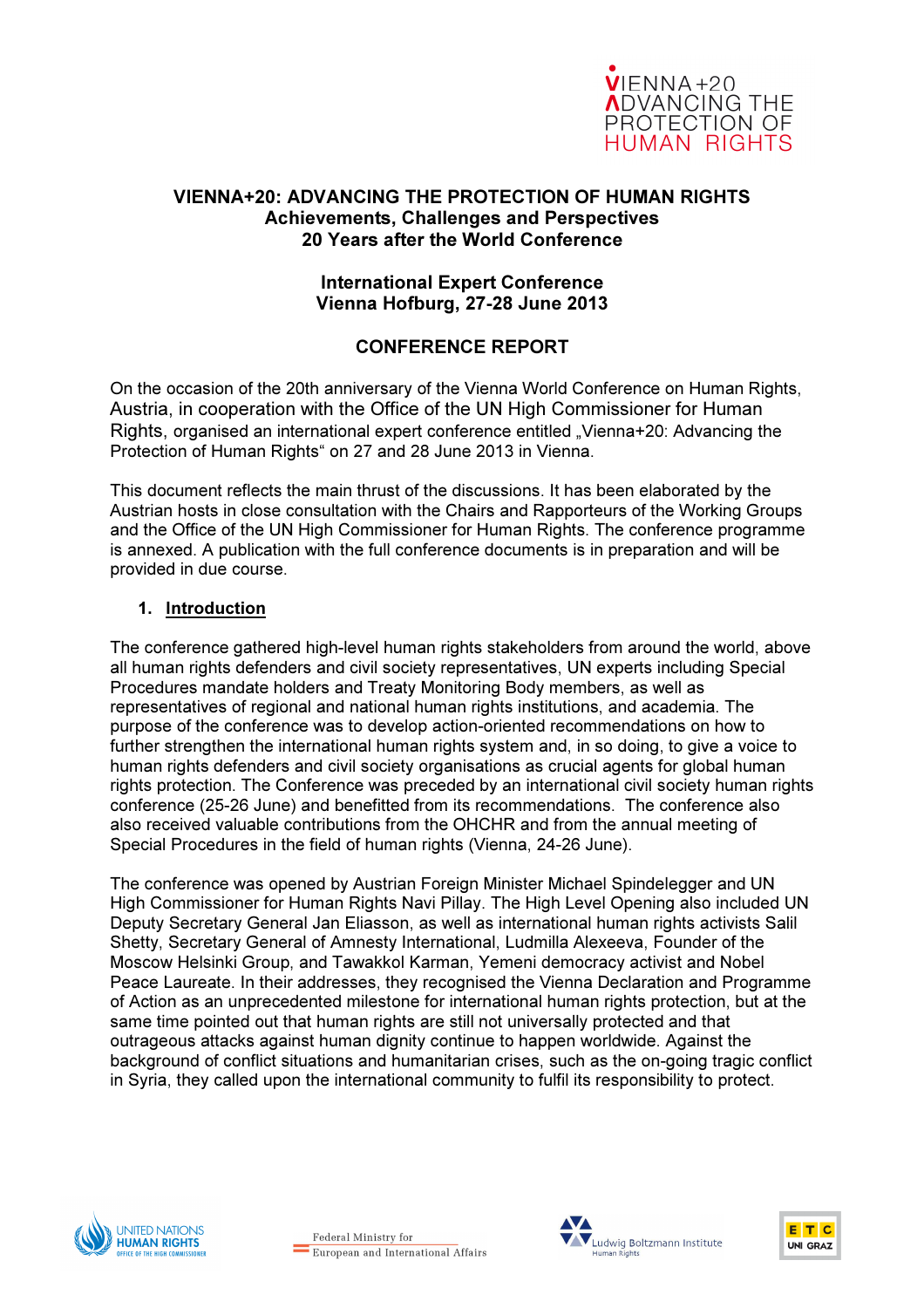# 2. Cross-cutting issues

The World Conference and its Vienna Declaration and Programme of Action (VDPA) were reaffirmed, throughout the conference, as milestones in the positive evolution of the international human rights system during the past 20 years. At the same time, experts felt the need to re-emphasise key issues which the VDPA had clearly spelled out, such as the universality, indivisibility and interdependence of all human rights. The importance of affording the same standard of protection to economic, social and cultural rights and to civil and political rights was a recurrent issue in all three Working Groups of the conference. Equally, the primary responsibility of governments for the promotion and protection of human rights and the prevention of their violation was recalled. The need for stronger cooperation and integration of human rights mechanisms at national, regional and international level was underlined.

Participants highlighted that the human rights architecture of the United Nations needs to be further strengthened. International human rights mechanisms, including commissions of inquiry, the Special Procedures of the UN Human Rights Council, and human rights Treaty Monitoring Bodies, must be used to the fullest, and systematic follow-up to their recommendations must be ensured.

Moreover, while human rights standards at national, regional and international level are well developed, important implementation gaps remain, including in particular a lack of accountability for human rights violations and protection of victims. Participants called for a shift of focus to the situation of victims of human rights violations, including their right to effective remedies and reparation. Access to justice, a strong and independent judiciary as well as a professional administration of justice were regarded as key prerequisites in this context.

A central theme of the conference was the important role of human rights defenders and civil society organisations as crucial actors for the promotion and protection of human rights. At the same time, concern was expressed about governments who increasingly harass and inhibit, in law and practise, the work of human rights defenders. The international community, the UN and regional human rights mechanisms were called upon to increase their efforts for better protection of human rights defenders, and to prevent reprisals against them.

The conference underscored the role of the internet and social media as important factors for the promotion and protection of human rights, as they facilitate access to and exchange of information. Free access and an end to unnecessary restrictions to these tools must be ensured, as well as the privacy of the individual.

The conference also emphasised the interrelation between the three major themes chosen for discussion: the rule of law, women's participation in public and political life, and the importance of human rights for the post-2015 development agenda. Further progress in each of these fields is necessary and mutually reinforcing. This includes an appropriate legislative framework in line with international human rights standards, appropriate institutions with the necessary independence and professionalism, and general transparency and accountability.

# 3. Recommendations

The following recommendations emerged from the discussions among participating experts regarding the three major themes of the conference: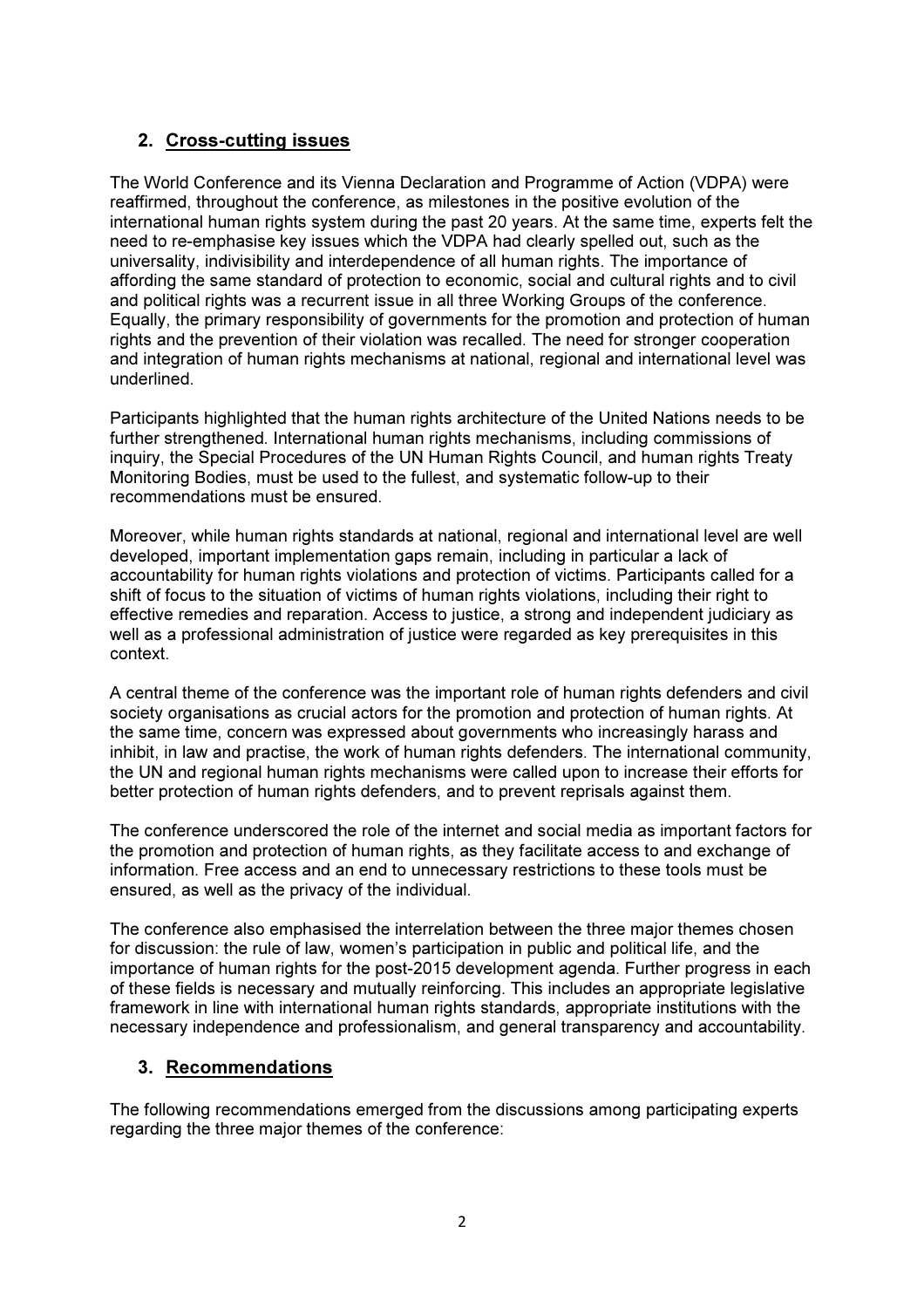# a. The Rule of Law: The Right to an Effective Remedy for Victims of Human Rights Violations

Overall, participants expressed their concerns about the significant implementation gap between the high aspirations of the universal human rights system and the sobering reality on the ground. It was pointed out in particular, that the lack of accountability for human rights violations today goes beyond States and increasingly applies to other powerful actors, including inter-governmental organisations, transnational corporations and other non-state duty bearers.

As a result, participants formulated the following recommendations, addressed at States, the UN and other stakeholders:

### a) Within the United Nations System

- Afford the same level of protection to economic, social and cultural rights, and civil and political rights, in light of the principles of the universality, indivisibility and interdependence of all human rights as recognized in the VDPA.
- Strive towards universal ratification of UN human rights treaties and the acceptance of individual complaints procedures, specifically by becoming party to the optional protocols to the Convention on the Rights of the Child (CRC) and the International Covenant on Economic, Social and Cultural Rights (ICESCR), by withdrawing existing reservations to such treaties and by establishing effective national mechanisms to ensure compliance with international human rights obligations.
- Ensure the right to an effective remedy and adequate reparation for individual victims before United Nations human rights Treaty Monitoring Bodies and procedures, as well as follow-up and implementation of their respective decisions and recommendations at the domestic level.
- In order to strengthen the functioning and effectiveness of UN human rights Treaty Monitoring Bodies and procedures, increase budgetary resources, make the state reporting procedure more transparent (e.g. via webcasting), improve information sharing among Treaty Monitoring Bodies and, above all, ensure the full implementation of Treaty Monitoring Body decisions and recommendations by States Parties. In this context, support the efforts of the UN High Commissioner for Human Rights as detailed in her June 2012 report.
- Support the idea of establishing a World Court of Human Rights as an additional tool of international human rights protection alongside the UN treaty body system and the regional human rights mechanisms.
- Strengthen and monitor the follow-up to the findings of international commissions of inquiry, whose establishment by the Human Rights Council and the Security Council is supported.
- Follow up on the recommendations accepted under the Universal Periodic Review procedure. Use the UPR procedure as a means to reinforce compliance with decisions and recommendations of Treaty Monitoring Bodies and Special Procedures.
- Fully respect the mandate of the High Commissioner for Human Rights, who has a central and leadership role as spearheading the UN human rights architecture, including by strengthening human rights support to Resident Coordinators in the field, safeguard the independence of her office and provide significant additional resources from the regular budget to ensure the effective realisation of her leadership role.
- Ensure the accountability of those whose responsibility is engaged in connection with violations of human rights and international humanitarian law, in particular:
	- o international governmental organisations (IGOs);
	- o non-state actors, including transnational corporations (TNCs), private military and security companies and rebel groups;
	- o intelligence agencies in relation to their worldwide surveillance practices,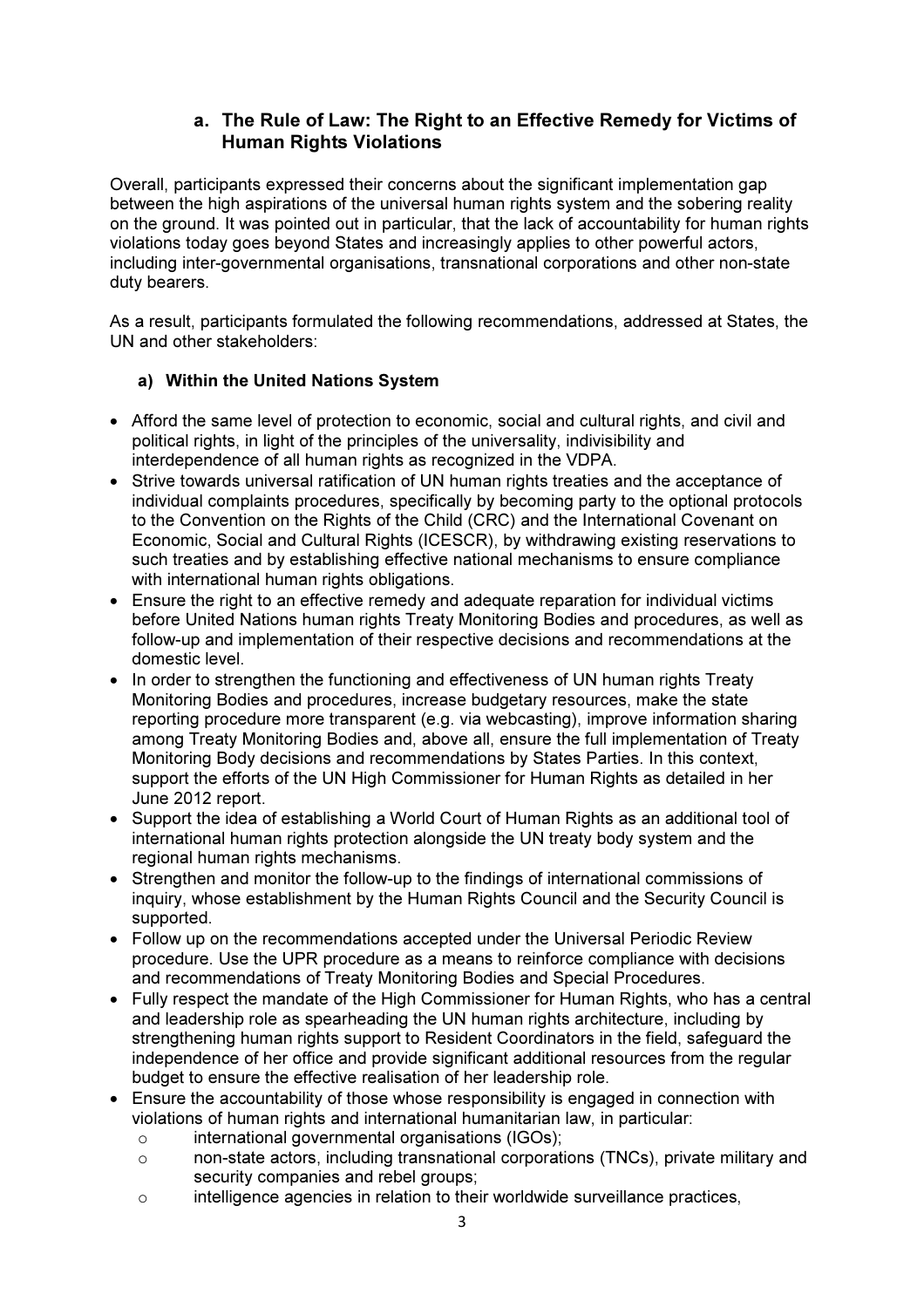also taking into consideration the extra-territorial obligations of States as reflected in the "Maastricht Principles".

- Combat impunity by all appropriate means, including international criminal justice, if States are unwilling or unable to do so. All States are called upon to ratify the Rome Statute for the International Criminal Court, to respect its jurisdiction and fully cooperate with it.
- Provide better and unimpeded access to UN mechanisms to marginalized and discriminated groups.
- Establish a UN-wide focal point in order to respond to reprisals against human rights defenders. The Human Rights Council is called upon to follow up on cases of reprisals and to develop a model national law on the protection of human rights defenders.
- Provide better access to the UN mechanisms to National Human Rights Institutions, including human rights Treaty Monitoring Bodies.

# b) Human Rights Protection at Regional and National Levels

- Strengthen national and regional mechanisms in order to better enforce human rights obligations and the rule of law.
- Ensure the right to an effective remedy and adequate reparation for the harm suffered, including medical, psychological and all other necessary forms of rehabilitation, to all victims of human rights violations. In particular, provide full access to justice and legal aid as well as to independent medical experts where necessary. Put into place effective preventive mechanisms and guarantees of non-repetition following violations of human rights.
- Implement international human rights obligations by incorporating human rights treaties into domestic law, enacting enabling legislation, establishing human rights governance tools and ensuring that their justice system is fully human rights compliant.
- Establish National Human Rights Institutions in full compliance with the Paris Principles, ensuring they are equipped with the right to investigate human rights complaints and to monitor State compliance with international human rights obligations.
- Improve the protection of human rights defenders against undue interference and reprisals, including ensuring their rights to freedom of expression, association and assembly and their access to funding.
- Recognizing that the right to remedy and reparation for all victims needs to be primarily ensured at the national, sub-regional and regional level, respect these systems, comply with the respective decisions of courts and other human rights monitoring bodies, implement their decisions and recommendations, and refrain from seeking to undermine them.
- Increase cooperation among the national, sub-regional, regional and international human rights bodies and strengthen the coherent and consistent application of universal human rights standards.

# b. Realising Human Rights of Women Universally: Tackling the Implementation Gap

Participants agreed that since the adoption of the VDPA in 1993, an extensive body of legal standards and recommendations on women's human rights has developed. The Convention on the Elimination of All Forms of Discrimination against Women (CEDAW) provides a solid and legally-binding framework for the realization of the full range of women's rights and the integration of a substantive gender-equality approach at all levels, in law and practice. However, participants regretted that CEDAW is neither universally ratified nor fully incorporated into national law.

The Working Group emphasised the need to address multiple and intersecting forms of discrimination against women in all efforts to promote and protect women's rights. The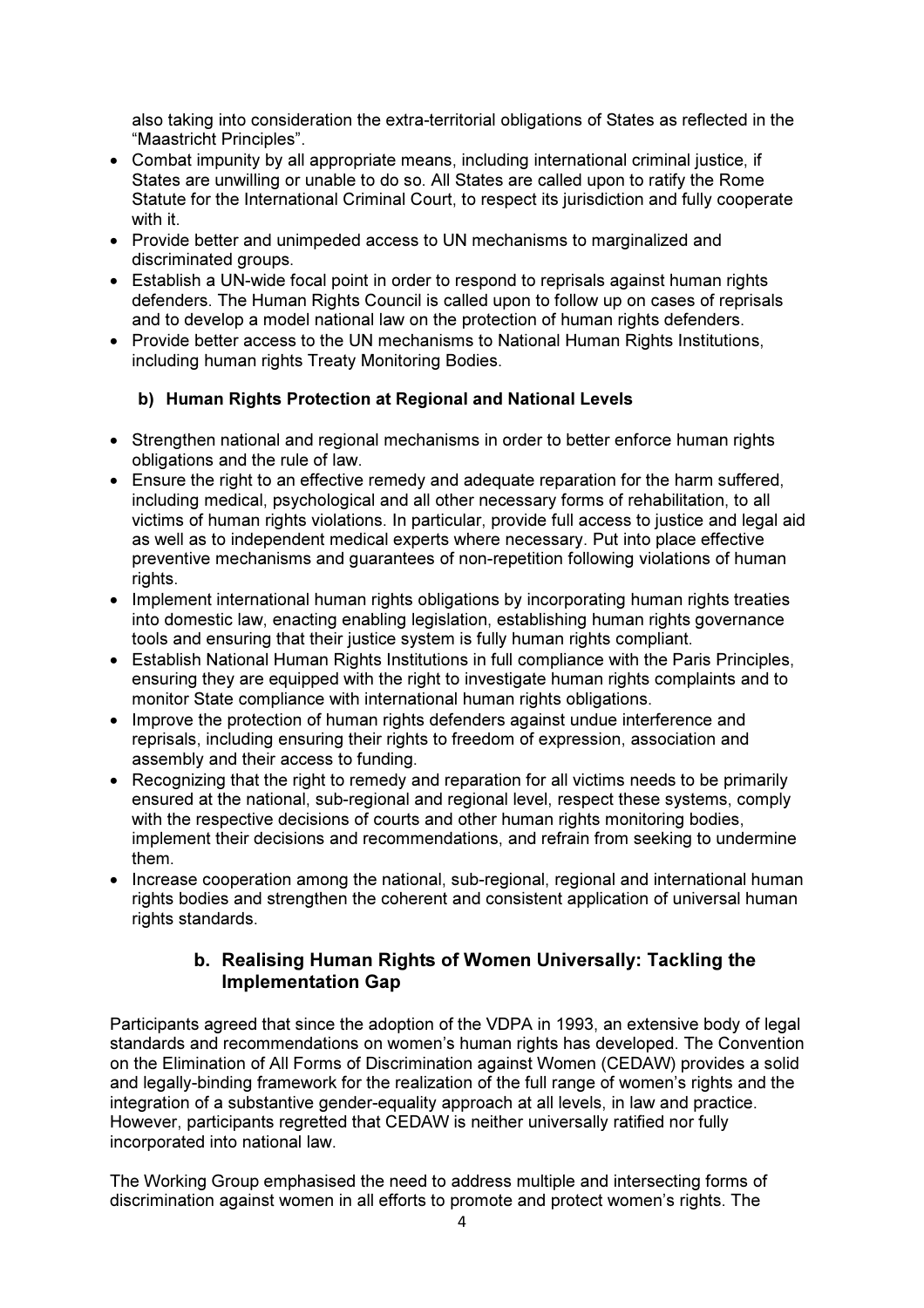Working Group highlighted challenges relating to the role of women, including young women, in public and political life, where women are still far too often excluded from decision making processes, or threatened when defending human rights. Participants also examined violence against women as a human rights violation affecting women's capacity to enjoy all of their rights and stressed the imperative to put an end to it.

Participants formulated the following recommendations, addressed at States, national parliaments, the UN, National Human Rights Institutions and other stakeholders:

# a) Equal and effective participation and access of women

- Implement measures to enable women to hold public office and perform public functions at all levels of government and empower them to do so.
- Establish and strengthen the legislative foundation for measures towards gender parity, including constitutional provisions and other legislative measures for positive action, for example quotas, to overcome structural barriers.
- Establish well-resourced specialised national mechanisms directed to the achievement of women's rights and gender equality.
- Ensure that women are eligible for election to all publicly elected bodies and that election lists are gender-sensitive.
- Provide accessible, quality and adequate child care to facilitate the political engagement of women and create conditions for the redistribution of care work.
- Promote and ensure the equal and effective participation of women in the economic sphere.
- Support capacity-building measures for women and girls directed at their meaningful participation in public life.
- Support the sustainability and growth of autonomous women's groups and organisations in their efforts to enable women to take an active part in society as agents of change in diverse contexts.
- Establish effective mentoring systems for women to encourage and empower them to participate in public, political and economic life.

### b) Participation of young women and girls in decision-making processes

- Increase opportunities for young women and girls, including those belonging to marginalized groups, to undertake leadership positions, including in human rights.
- Guarantee the right of young women to freely decide on marriage and adopt a universal minimum age for marriage of 18 years for women and men.
- Guarantee equal access to education at all levels, including to higher education.
- Provide training, mentoring and civic education, including on gender equality, to girls and boys.
- Use new information technologies, including social media, to develop a culture of full participation by young women and girls in all areas of public, political and economic life.
- Increase and support the economic independence of young women and girls so that they may exercise their rights.

#### c) Empowerment and protection of women human rights defenders, women journalists and other women engaged in the public sphere

- Acknowledge the significant role played by women human rights defenders, women journalists and other women engaged in the public sphere to promote the advancement of plural and inclusive societies and recognize them as a crucial pillar of a free society.
- Ensure women human rights defenders, women journalists and other women engaged in the public sphere are able to work freely, without fear of violence or repression.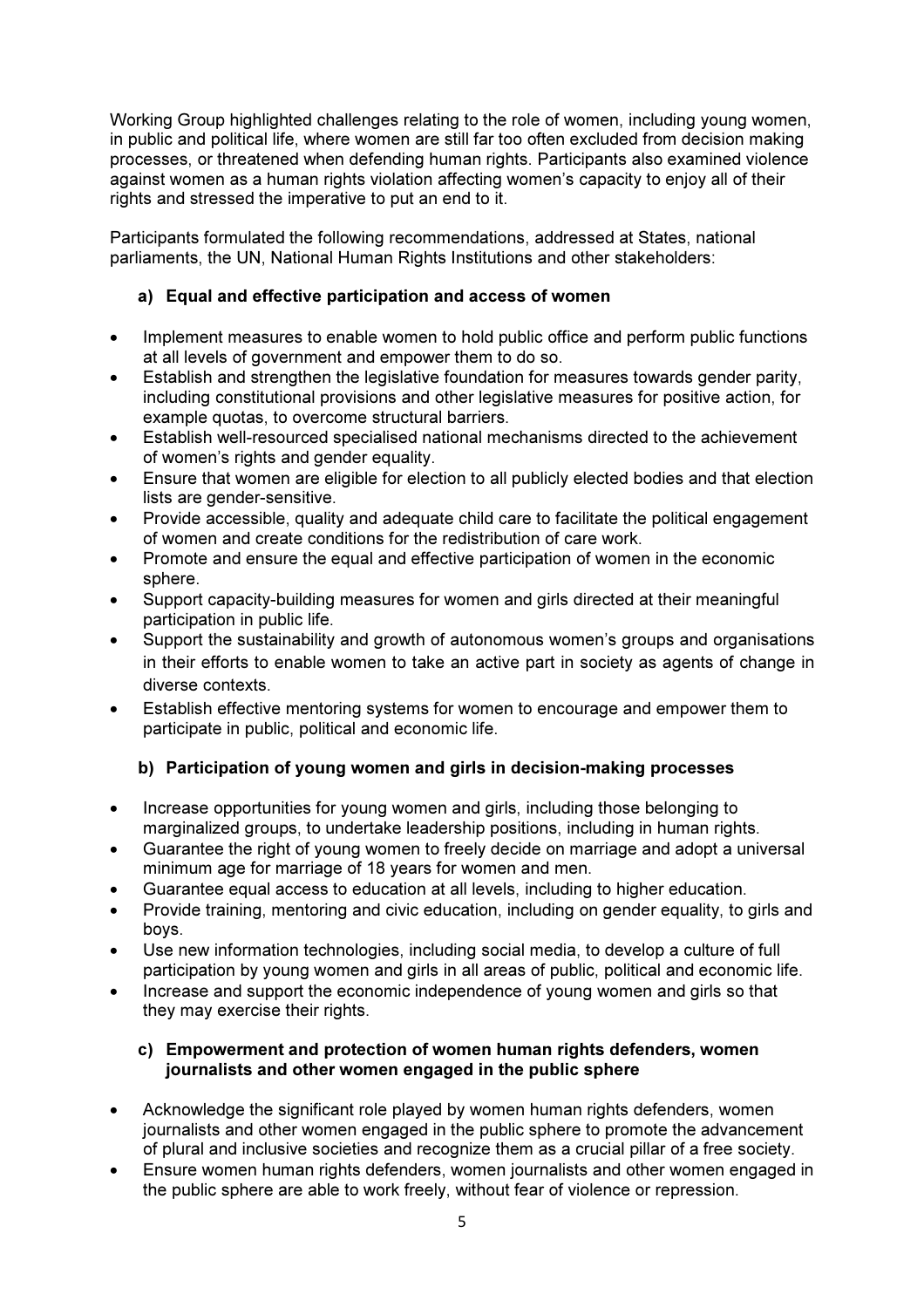- Increase efforts to guarantee the protection of women human rights defenders, women journalists and other women engaged in the public sphere who are frequently subject to violence and retaliation for defending rights or transgressing gender norms, and end impunity for attacks against them.
- Eliminate and discourage legislation which hinders the ability of women human rights defenders, women journalists and other women engaged in the public sphere to carry out their work, and review and amend policy, legislation and practice which may limit their rights in this context.
- Adopt measures to combat negative stereotypical images in the media of women human rights defenders, women journalists and other women engaged in the public sphere.
- Support and facilitate the work of networks of women human rights defenders, including through the use of new information technologies.

#### d) Ensuring women's human rights are integrated in international, regional and national human rights protection systems

- Increase cooperation and coherence among the UN Human Rights Council and its mechanisms (in particular the Universal Periodic Review, the Special Procedures and Treaty Monitoring Bodies) and the Commission on the Status of Women and promote closer coordination and collaboration between UN Women and other UN agencies working on women's rights to ensure system-wide integration of women's human rights.
- Create an effective system-wide gender integration action plan in the United Nations, building on previous plans.
- Devise electoral mechanisms for Treaty Monitoring Bodies which would guarantee balanced gender representation, with a view to ensuring that at least one third of the members is female or male.
- Strengthen the capacity of NHRIs and other independent monitoring bodies to address discrimination against women, by, inter alia, establishing a department, section or focal point within their secretariats to address women's rights. NHRIs should also ensure that their staff is gender balanced.
- Create greater spaces for civil society organizations, especially women's groups, and allow for interaction and intervention in decision-making procedures.
- Encourage Special Procedures of the Human Rights Council and the human rights Treaty Monitoring Bodies to take joint and common positions to counter normative and political threats to equality and non-discrimination, and publicly speak out about such threats.
- Ensure that there is a balanced gender representation in States' delegations to diplomatic/international fora, on all issues and levels, and not just on women's rights.

#### e) Strengthening women's participation in peace and transitional processes, and ensuring the rights of women in conflict and post-conflict situations

- Implement all Security Council resolutions on women, peace and security (WPS) and allocate the necessary financial and human resources to all aspects of the WPS agenda, as stipulated in the UNSCR 1325, 1820, 1888, 1889, 1960 and 2106.
- Link sexual violence against women in conflict with the broader WPS agenda.
- Fully include women, including those who have been affected by conflict, in peace negotiations, conflict settlements, constitutional reforms and other law-making processes.
- Ensure that there is no impunity for perpetrators of violence, including sexual violence, in conflict and post-conflict situations.
- Ensure that a gender-sensitive approach is taken in all post-conflict and recovery programmes, including by deploying gender experts, increasing the number of female peacekeepers and female managers of refugee and IDP camps, and involving affected women and women's organizations to the largest extent possible in programmes.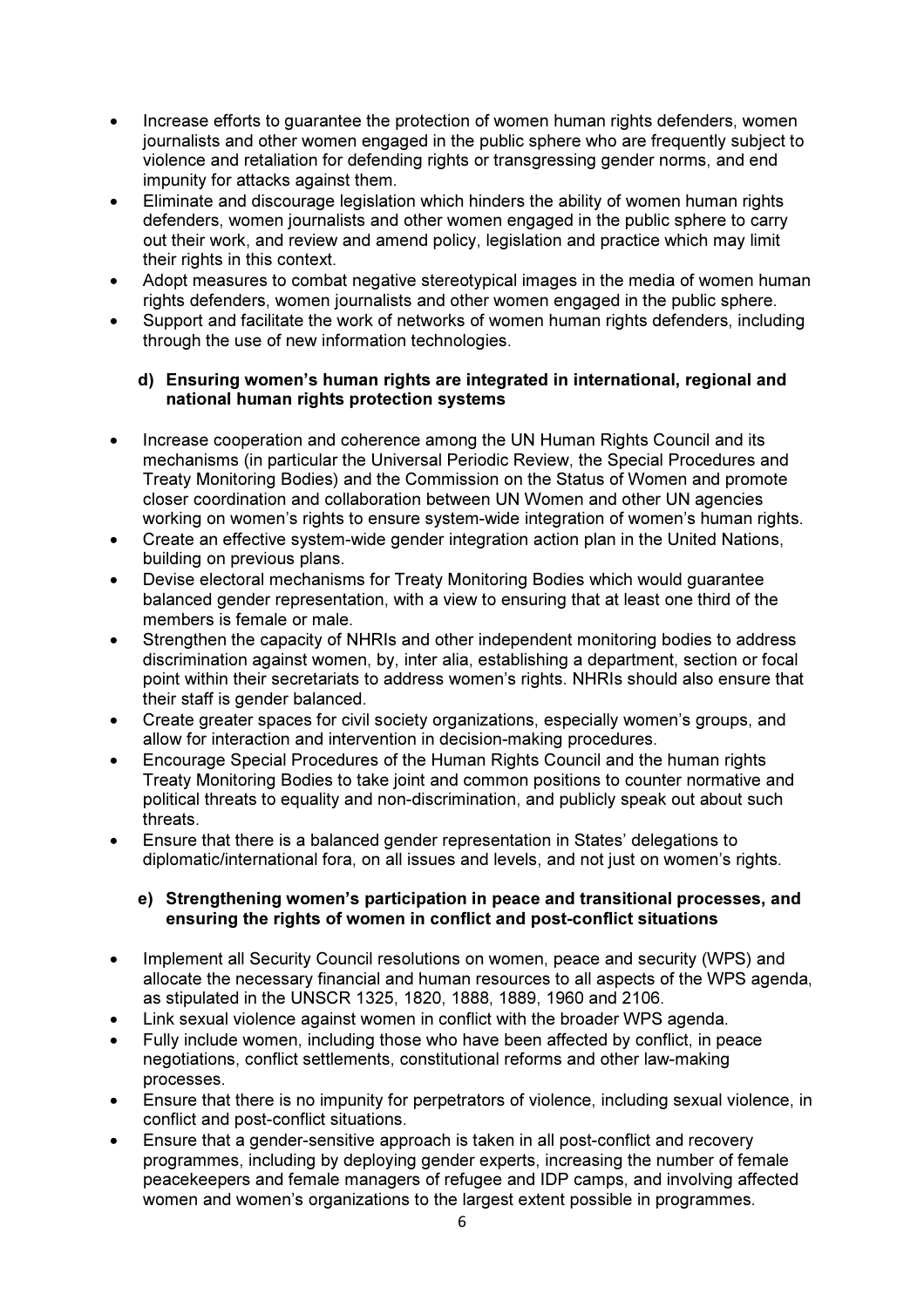# f) Combating all forms of violence against women

- Allocate adequate resources and take all appropriate legislative, administrative, social, educational and other measures to prevent, punish and eradicate all forms of violence against women.
- End impunity for violence and exercise due diligence to prevent violence and actively protect women from all forms of violence.
- Address the intersection of gender based discrimination, poverty, socio-economic marginalization and violence, as well as the links among trafficking in human beings, corruption, terrorism, militarism, small arms and gender-based violence. Give special attention to women and girls in all situations of vulnerability and multiple forms of discrimination who are particularly at risk of gender-based violence.
- Provide women survivors of violence and their children, including women with disabilities, women belonging to minorities, undocumented migrant women asylum seeking women and other marginalized groups of women with services that empower them, including access to women's shelters and to justice.
- Provide adequate funding to independent women's organizations working to prevent violence against women and supporting survivors and prevent any attempts to marginalize, discredit or discriminate against, women's organizations defending women's rights and to prosecute these organizations for their work.
- Provide UN personnel, particularly in field missions, with effective human rights training on preventing and combating violence against women, and ensure accountability for all forms of violence and exploitation committed by UN staff.
- Prevent and eliminate all forms of harmful practices, including female genital mutilation, and make such acts punishable in national legislation and ensure their prosecution.
- Scale up awareness-raising and public education efforts directed at educating men and boys about violence against women, including existing legislation, and engage them as part of the solution in ending violence against women.
- Improve data collection on violence against women as well as the research on its causes and effects and means of prevention.

### g) General recommendations

- In order to enable better access to justice for women, develop gender-sensitive procedures, policies and practices to promote equal access to justice, in formal, informal and alternative justice systems, transitional justice mechanisms and other adjudicatory mechanisms.
- Enhance training for judges and monitor decisions regarding gender equality in the justice system for achieving well-informed and unbiased judicial decision-making.
- Engage men and boys in measures directed to ensuring gender equality for women and girls.
- Encourage media to promote women's equality and depict positive images of women.
- Effectively address and combat gender stereotyping at all levels, including in schools, with specific attention to women suffering from multiple and intersecting forms of discrimination.
- Improve, collect and share age and sex disaggregated data.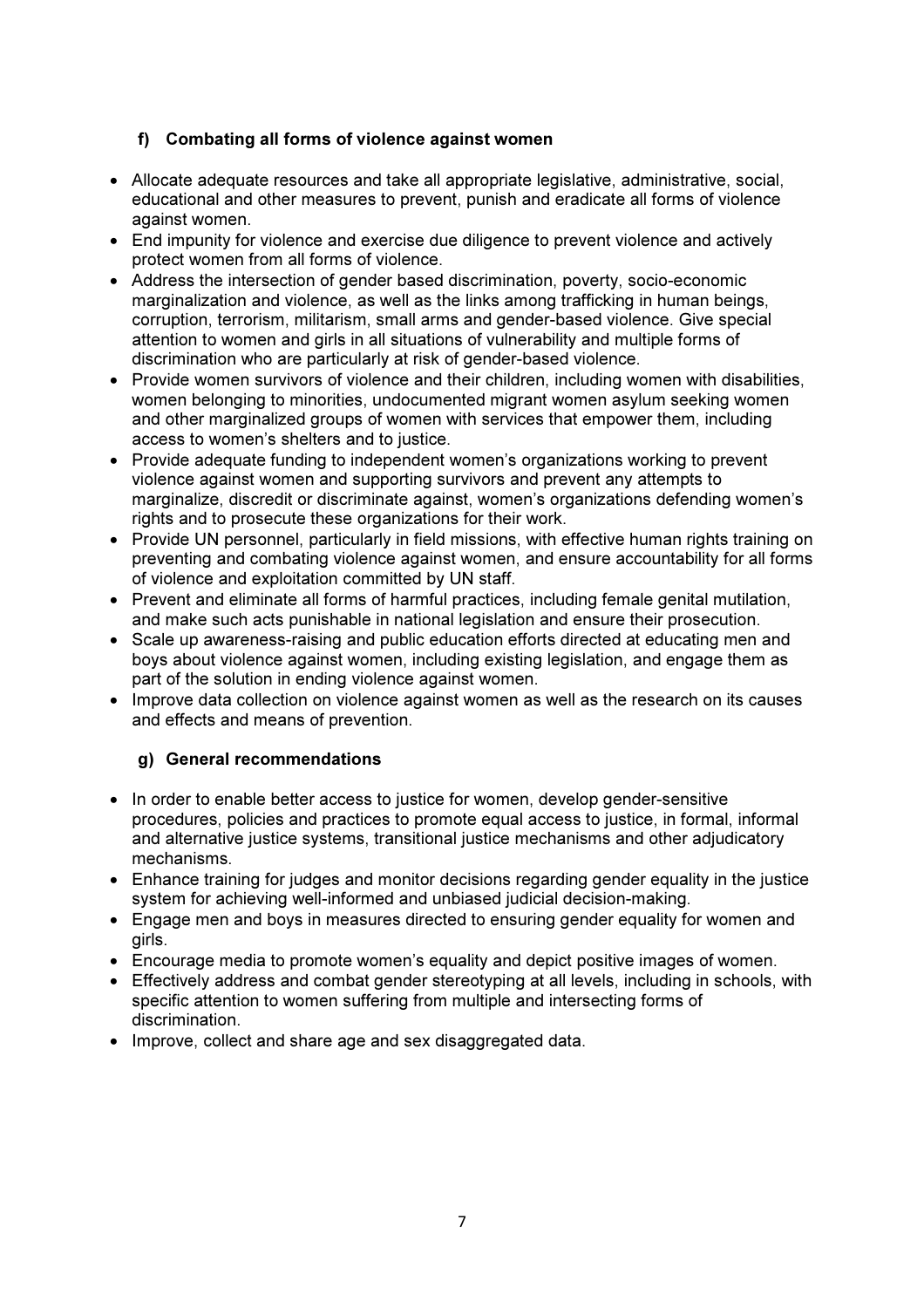# c. Mainstreaming Human Rights: A Human Rights Based Approach to the Post-2015 Development Agenda

Participants formulated the following recommendations:

### a) Gaps analysis and challenges for the post-2015 development agenda

- Work towards a shift from a development model based on charity and aid to a rightsbased model and a duty bearer and rights holder approach, based on accountability.
- Effectively integrate the universally applicable normative framework of international human rights into the post-2015 development agenda. It shall also be aligned with environmental law since a save, clean, healthy and sustainable environment is integral to the full enjoyment of human rights.
- The broad consultations undertaken so far for the drafting of the post-2015 development agenda are welcomed. In order to further improve this inclusive approach, integrate National Human Rights Institutions, vulnerable and/or marginalized groups, civil society organizations, popular movements and humanitarian as well as development actors in the ongoing and future consultations.
- Base each future goal of the post-2015 development agenda on respective human rights obligations. The progress made in the report of the High Level Panel is welcomed, however, it does not specifically refer to the human rights legal framework and methodology.
- Use a multi-dimensional approach to poverty reduction and add the concept of disparity reduction and non-discrimination to poverty eradication in the post-2015 development agenda.
- $\bullet$  Develop a specific sustainable development goal with regard to equality in the post-2015 development agenda. Add a specific target on social protection/security, which is crucial to development and inclusion.
- Address global governance issues in the fields of trade, finance, taxation, social standards and migration, and strengthen participatory global governance in order to address structural inequalities and create a people-centred global enabling environment.
- Place the principle of transparency at the core of the post-2015 development process but also of all policy processes related to development, including budgetary and fiscal processes where participatory budget making is strongly recommended.
- Align the Rio+20 sustainable development process and the post-2015 development agenda.

#### b) Strengthening the integration of human rights in the planning and implementation of development objectives: A Human Rights-Based Approach/Framework

- Reaffirm the primacy of all human rights as envisaged by Article 1 of the Vienna Declaration and Programme of Action in the post-2015 development agenda. Strengthen the relationship between human rights, development and democracy in order to avoid regression from the commitments made in the VDPA.
- Use human rights as a binding legal framework (with a focus on core human rights obligations) and apply minimum thresholds for the progressive realization of rights. Apply a holistic approach towards human rights, requiring the indivisibility of civil and political rights and economic, social and cultural rights, and recognise the inalienability of human rights. Additionally, recognise the extraterritorial nature of human rights obligations.
- Strive towards universal ratification of UN human rights treaties, specifically by becoming party to the optional protocol to the International Covenant on Economic, Social and Cultural Rights (ICESCR) and to the UN Convention on the Rights of Migrants.
- Consider the right to development as a common concern of humanity to be realized based on partnerships and the mutual recognition of responsibility and accountability of all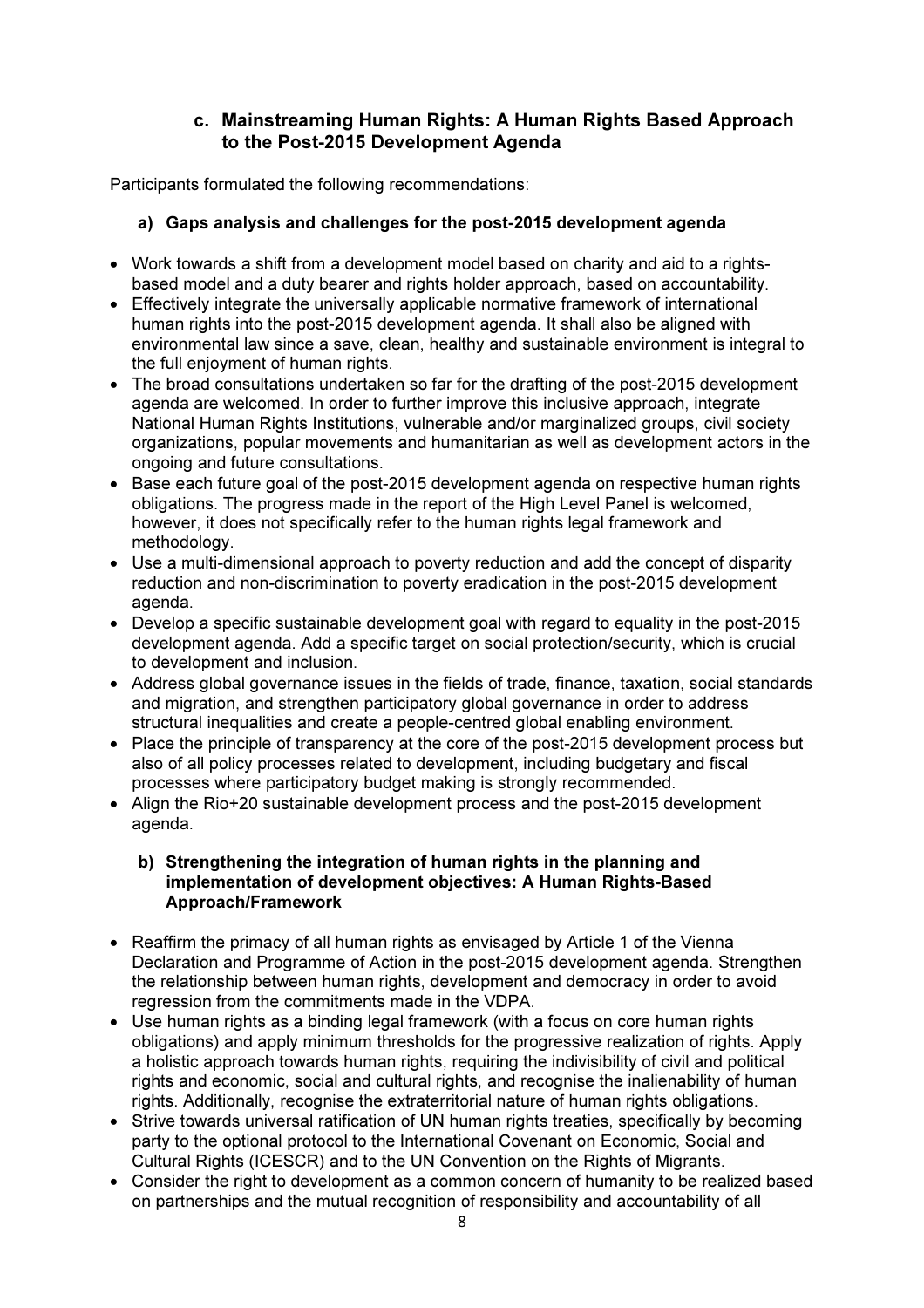partners. Therefore, and in light of the VDPA and the Millennium Declaration, include a firm commitment to move the right to development to an operational framework in the post-2015 development agenda. On its basis all development actors shall be held accountable for realizing all human rights as part of national and international development policies and programmes.

- Ensure human rights based policy coherence built on international law and a common understanding of the human rights-based approach according to the UN common understanding reached in 2003. Thus, the human rights-based approach shall be applied throughout all stages of development work, including the planning stage, and all policy areas, in order to strengthen their legitimacy and credibility.
- Increase cross-policy human rights coherence of international and national policies as well as of policies of different actors including international organizations, international financial institutions and States.
- Improve the engagement and cooperation between the human rights community and development actors, including development economists and the private sector.
- Include the private sector as an important duty bearer regarding development, on the basis of a framework that upholds its full responsibilities to respect human rights, avoid infringing on the human rights of others, and address adverse human rights impacts of its activities.
- Increase cooperation between human rights, humanitarian and development actors. Align the human rights-based approach to the post-2015 development agenda with the Paris Declaration on Aid Effectiveness and its follow-up process, by ensuring mutual reinforcement between human rights and aid effectiveness principles.
- At the national level, develop national action plans and programmes with benchmarks for a progressive realization of the human rights-based approach. To this end, identify best practices.

#### c) Empowerment of rights holders, in particular marginalized and vulnerable groups

- Empower marginalized groups through the application of the human rights-based approach, in order to give them ownership of the process, provide them with access and ensure equality.
- Include civil society organisations and social movements in a multi-stakeholder approach in the post-2015 development process at all stages, i.e. planning, implementation and monitoring, in order to strengthen global governance.
- Recognise the importance of the right to education for the empowerment of individuals and the full realization of all rights, including the right to development, and for global citizenship, income generation and skills development.
- Integrate human rights learning in all issues and processes of the post-2015 development agenda.
- Ensure the right to information and participation in the development and implementation of public policies, as enshrined in Principle 10 of the Rio Declaration to guarantee empowerment.
- In light of the principle of freedom from fear, ensure access to justice for individuals and groups in order to enjoy and claim their rights without fear of adverse consequences.

### d) Women in the post-2015 development agenda

- Introduce a women's human rights goal and mainstream women's human rights in all other goals of the post-2015 development agenda, based on sex-disaggregated data on women's empowerment and gender equality, including time-bound targets and indicators regarding women and girls.
- Interlink gender equality with all other goals, including areas related to climate change and energy. Include a right of equal access to resources, services, social protection, education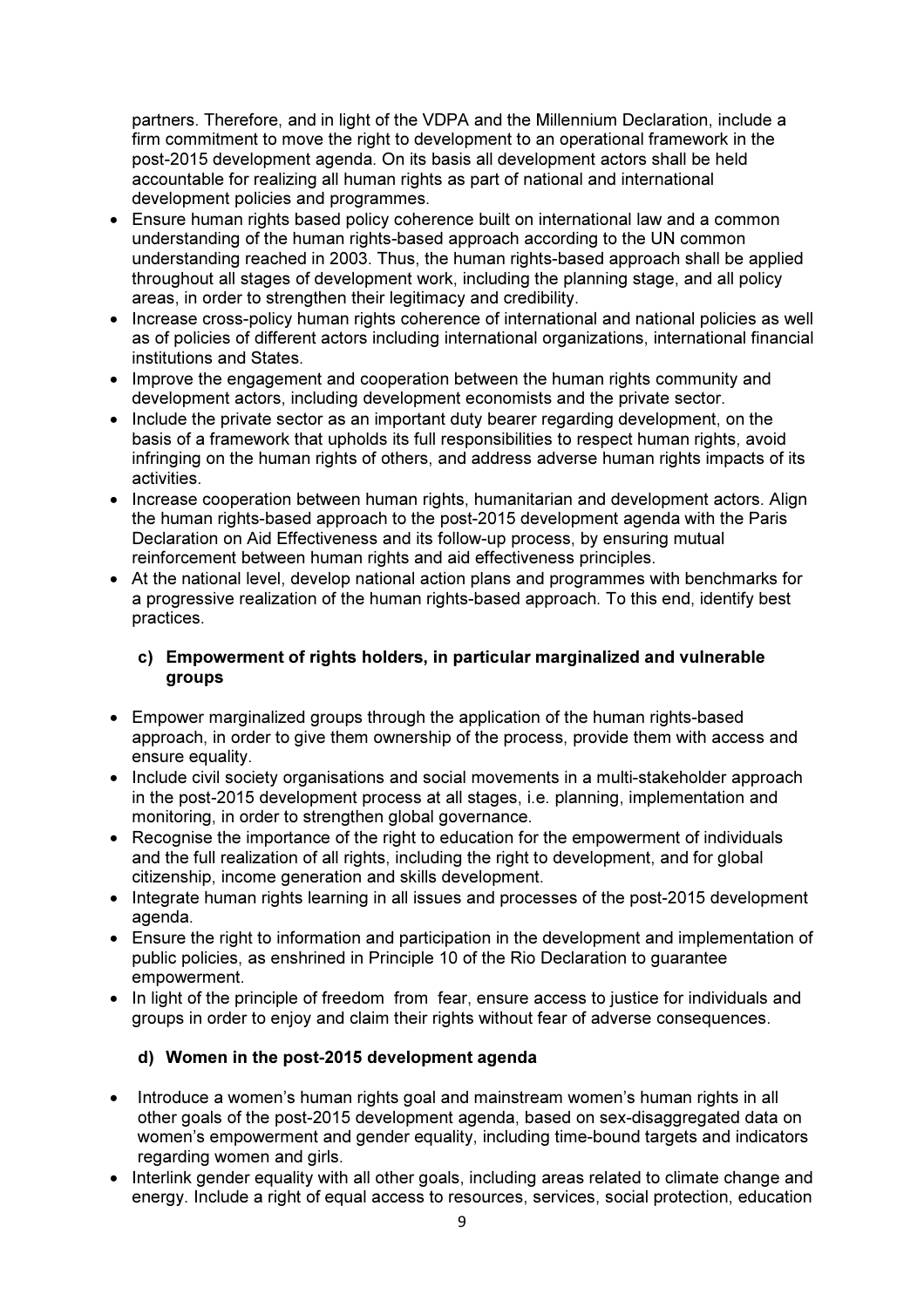and markets, the same as the goal of eliminating any form of discrimination at the household, additionally to the public level.

- Fully recognise women's sexual and reproductive rights, which include non-discrimination in regard to one's sexual orientation and gender identity.
- Analyse and address cultural, traditional, religious ideologies and beliefs discriminating women as root causes of poverty and as a violation of women's human rights.
- Ensure the effective participation of women in the development of relevant laws, policies and programmes, and strengthen mechanisms for accountability, including in conflict and post-conflict situations.

### e) Accountability

- Base each goal and target of the post-2015 development agenda on related human rights obligations.
- Emphasise human rights accountability and access to justice including just compensation as implementing principles.
- Make consistent use of human rights impact assessments and human rights audits in order to guarantee accountability.
- Ensure a correlation between ex ante human rights impact assessments of policies and monitoring, review and evaluation processes.
- Develop and implement specific indicators for the human rights-based approach to development. They shall be based on existing legal human rights obligations that will thereby be operationalized. A hybrid approach shall be followed, i.e. quantitative and qualitative indicators, and the criteria according to which success is measured, harmonised. This will require a comprehensive disaggregation of data. Narrow socioeconomic indicators shall be transformed into indicators developed with a human rights perspective, in particular with regard to participation, rule of law, non-discrimination, and personal security, and gender sensitivity.
- Ensure comprehensive accountability for the implementation of the post-2015 development, at the global and the national level, as well as of state and non-state actors, in particular the private sector. Guarantee the application of the UN Guidelines and Principles on Business and Human Rights for the private sector.
- Base effective enforcement mechanisms for the human rights-based approach at the international level on the rule of law. Use existing United Nations human rights mechanisms such as Special Procedures, Treaty Monitoring Bodies and the Universal Periodic Review to this end. Apply the Universal Periodic Review also to the European Union and other international and regional organizations, including international financial institutions.
- Grant civil society organizations a central role not only in the development but also in the monitoring of the implementation of the human rights-based approach to the post-2015 development agenda.
- Strengthen the role of National Human Rights Institutions in developing indicators and monitoring compliance, since they are bridging the gap between the national and the international levels and are key partners regarding accountability.

# 4. Follow-up

All participants agreed that the conference had generated renewed momentum to strengthen the global human rights movement and that efforts must be made to translate this momentum into concrete activities by all participants. In her concluding remarks, the UN High Commissioner for Human Rights underlined that most of the fundamentals necessary for effective promotion and protection of human rights were in place. Problems were primarily linked to inadequate implementation, political will and resources.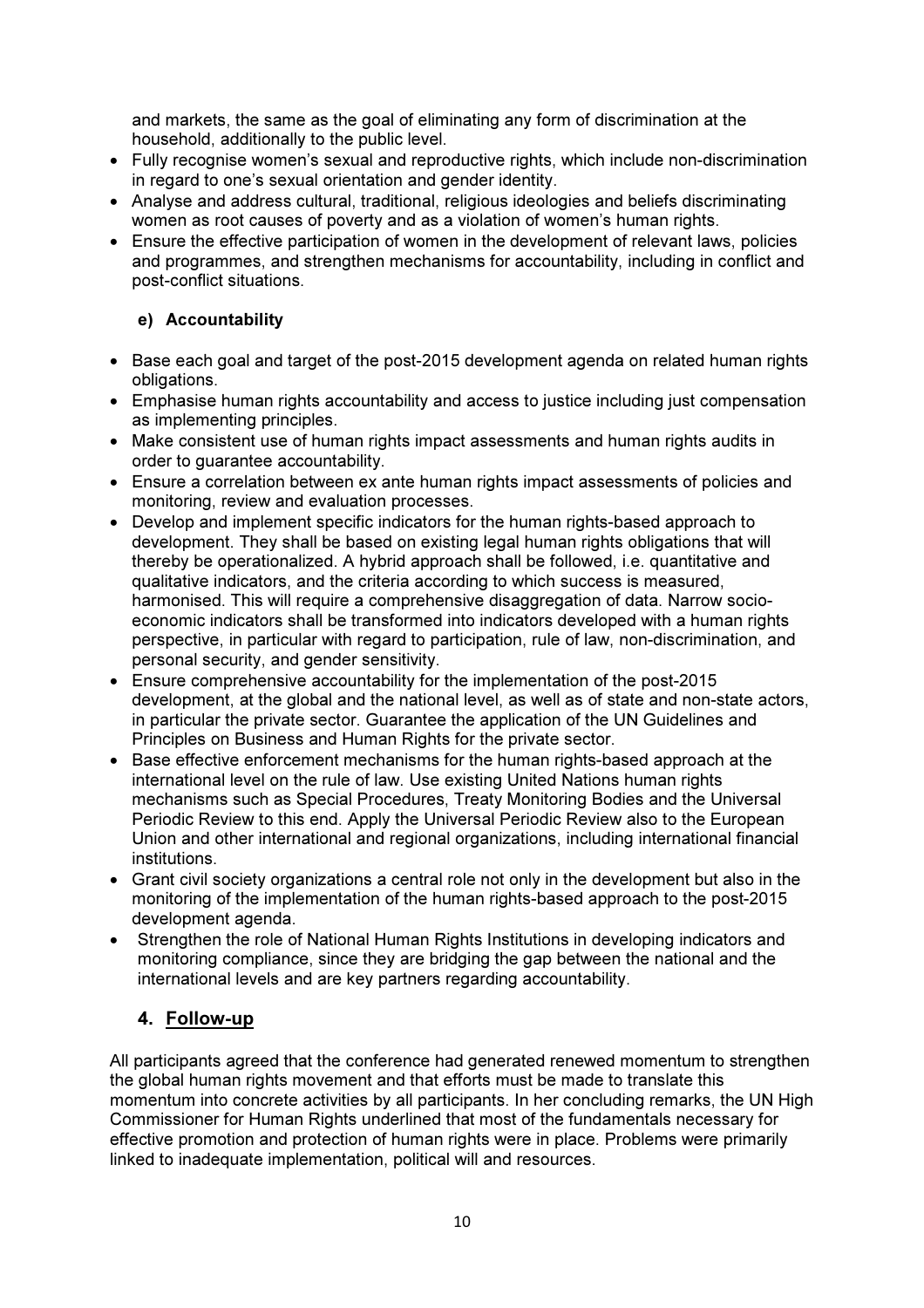There was broad support by all participants for ensuring the appropriate follow-up to the results of the conference, in particular in fora such as the Human Rights Council and the General Assembly of the UN. Recommendations from the conference will be pursued by participants in their respective fields of activity and inspire further work undertaken in the framework of international organisations. Together with papers presented at the conference, they will be published by the organizers. The conference hosts will also forward the results to the international organizations involved.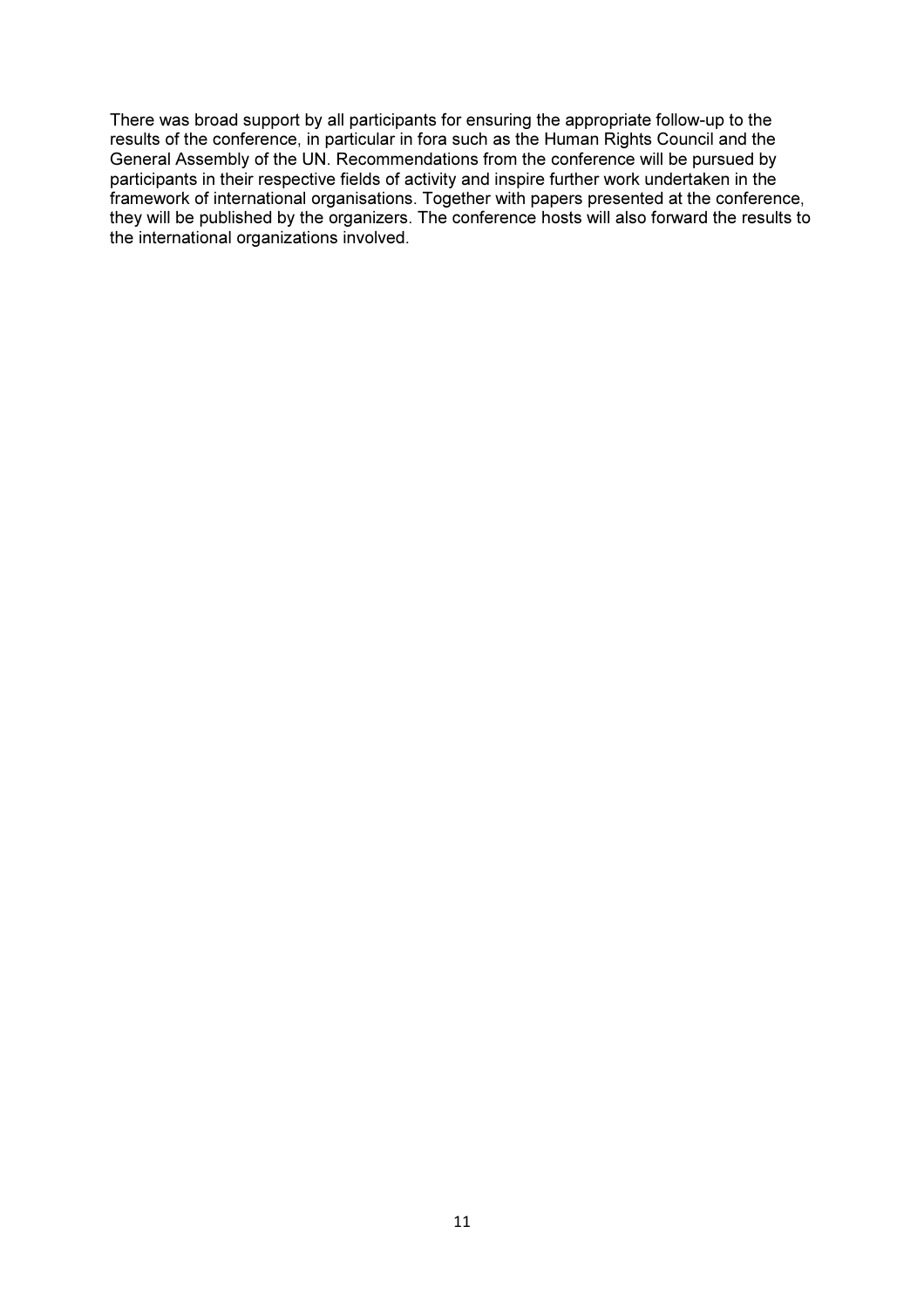# Conference Programme

#### Wednesday, 26 June 2013

19:00 PRESENTATION of the documentary film project "Everyday Rebellion" by Arash and Arman T. Riahi about non-violent resistance movements around the world. Followed by panel discussion and reception (venue: Urania Cinema)

#### Thursday, 27 June 2013

#### from 9:00 REGISTRATION

#### 10:00 – 11:00 HIGH LEVEL OPENING "Vienna+20: Achievements, Challenges and Perspectives"

#### Opening Addresses:

- Michael Spindelegger, Vice-Chancellor and Federal Minister for European and International Affairs, Republic of Austria
- Navi Pillay, UN High Commissioner for Human Rights

#### Moderator: Eugen Freund, Austrian Broadcasting Corporation

#### Panel:

- Tawakkol Karman, Yemeni journalist, women's rights activist, Nobel Peace Laureate
- Salil Shetty, Secretary General of Amnesty International
- Ludmilla Alexeeva, Russian human rights defender; founder, Moscow Helsinki Group

#### Concluding Remarks:

• Jan Eliasson, Deputy Secretary General of the United Nations

### 11:00 – 11:30 COFFEE BREAK

### 11:30 – 12:30 HIGH LEVEL PANEL DISCUSSION

### "The Legacy of the World Conference on Human Rights"

Moderator: Eugen Freund, Austrian Broadcasting Corporation Panel:

- John Shattuck, President and Rector, Central European University (Ass. Secretary of State for Human Rights, Deputy Head of the U.S. Delegation at the World Conference)
- Adama Dieng, UN Secretary General's Special Adviser on the Prevention of Genocide (Secretary General, Int. Commission of Jurists at the World Conference)
- Charlotte Bunch, Founding Director, Center for Women's Global Leadership, Distinguished Professor, Rutgers University (NGO Representative at World Conference)
- Mark Thomson, Secretary General, Association for the Prevention of Torture (NGO Coordinator at the World Conference)
- Zdzislaw Kedzia, Professor of Human Rights, Adam Michiewicz University (General Rapporteur of the World Conference)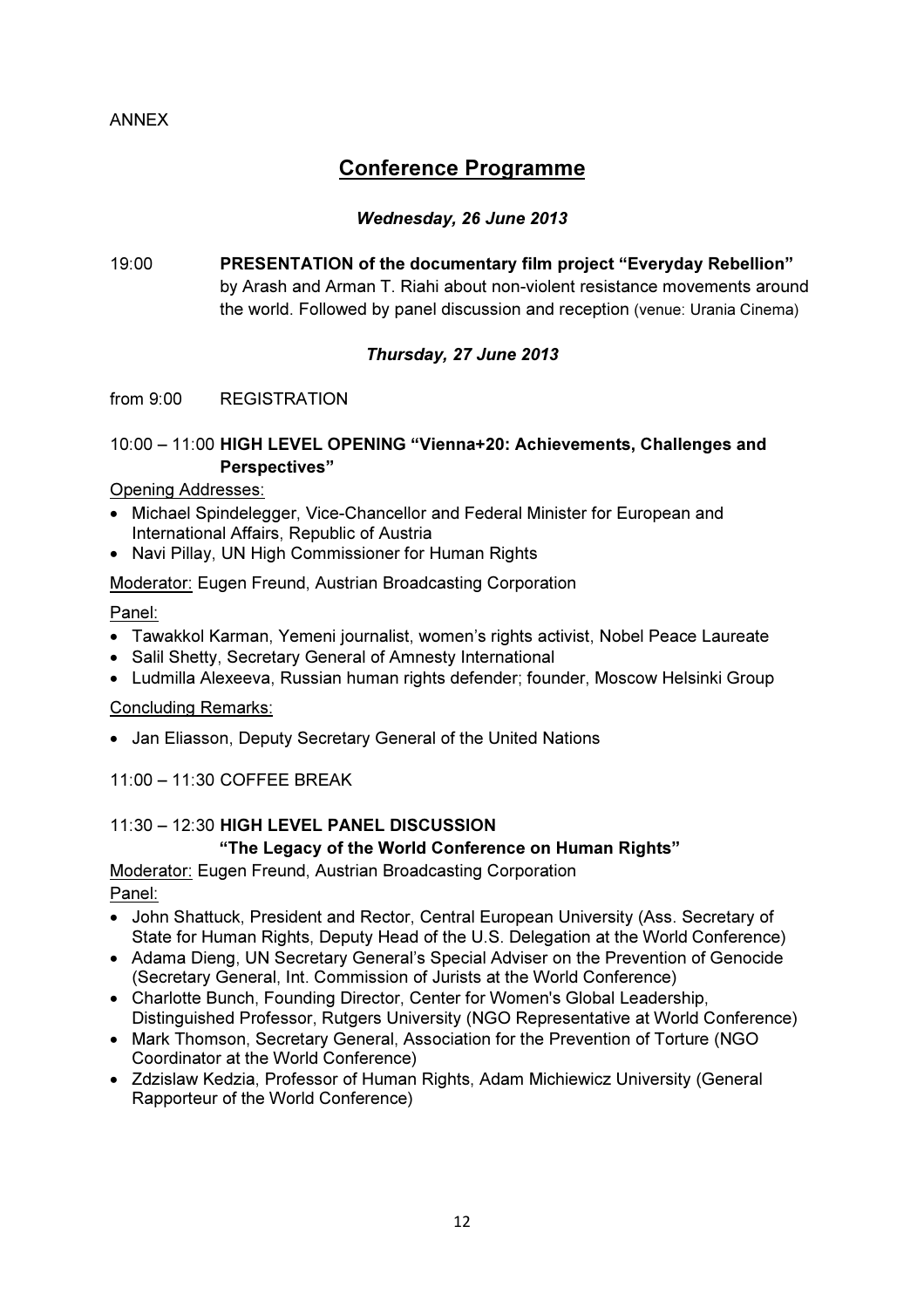# 12:30 – 13:30 EXPERT PANEL "Vienna+20: The Way Forward"

Chair: Helmut Tichy, Legal Advisor, Austrian Federal Ministry for European and International Affairs

Panel:

- Rolf Künnemann, Human Rights Director, FIAN International: Recommendations resulting from the civil society conference "Vienna+20: Strengthening the Human Rights Movement Globally" (Vienna, 25/26 June 2013)
- Manfred Nowak, Professor of Human Rights Law, University of Vienna: Recommendations resulting from the COST Action Research Programme "The Role of the EU in UN Human Rights Reform"
- Chaloka Beyani, Chair of the Coordinating Committee, Special Procedures of the UN Human Rights Council: The contribution of UN Special Procedures to better promote and protect human rights

Presentation of the key issues for the Working Groups:

- Sanji Monageng, Judge, International Criminal Court: Strengthening the Rule of Law: The Right to an Effective Remedy for Victims of Human Rights Violations (WG 1)
- Liesl Gerntholtz, Executive Director, Women's Rights Division, Human Rights Watch: Realising Human Rights of Women Universally: Tackling the Implementation Gap (WG 2)
- Rajeev Malhotra, Professor and Executive Director, Centre for Development and Finance, O.P. Jindal Global University: Mainstreaming Human Rights: A Human Rights Based Approach for the post-2015 Development Agenda (WG 3)

13:30 – 14:30 LUNCH

# 14:30 – 18:00 PARALLEL WORKING GROUPS

19:00 RECEPTION

# Friday, 28 June 2013

# 09:00 – 11:00 PARALLEL WORKING GROUPS (continued)

### 11:00 – 11:30 COFFEE BREAK

# 11:30 – 12:00 PRESENTATION OF RECOMMENDATIONS from the Working Groups and Conference Summary

Chair: Christian Strohal, Special Envoy for the Conference, Austrian Federal Ministry for European and International Affairs

### Panel:

- Philippe Kirsch, former President, International Criminal Court (Chair, WG 1)
- Manfred Nowak, Prof. of Human Rights Law, University of Vienna (Rapporteur, WG 1)
- Marcia Kran, Director, Research/Right to Development Division, OHCHR (Chair, WG 2)
- Brigitte Holzner, independent human rights and gender expert (Rapporteur, WG 2)
- Luis Alfonso de Alba, Perm. Representative of Mexico to the IOs in Vienna (Chair, WG 3)
- Wolfgang Benedek, Prof. of Human Rights Law, University of Graz (Rapporteur, WG 3)